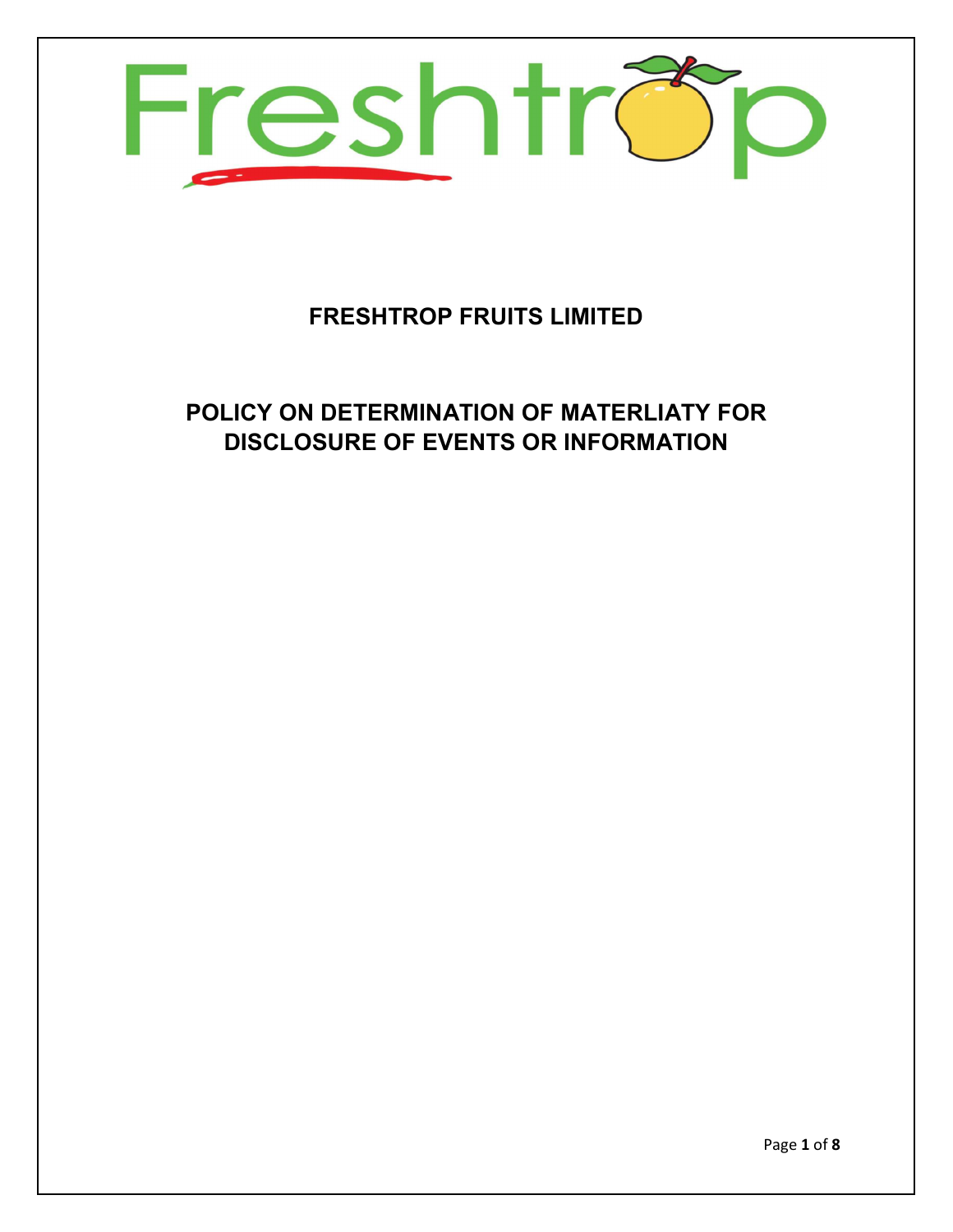

## BACKGROUND

Regulation 30 of Securities and Exchange Board of India (Listing Obligations and Disclosure Requirement) Regulation 2015 [hereinafter referred to as SEBI (LODR) Regulation"] mandates that every listed entity shall make disclosures of any events of information which, in the opinion of the Board of Directors of the listed Company, is material as well as any price sensitive information. The listed entity shall frame a policy for determination of materiality, based on the specified criteria duly approved by its Board of Directors, which shall be disclosed on its website.

The Board of Directors of the listed entity shall authorise one or more Key Managerial Personnel for the purpose of determining materiality of an event or information for the purpose of making disclosures.

In view of the same, this "Material Events Policy" of Freshtrop Fruits Limited ("the Company" or "FFL") has been framed considering that stakeholders of the Company need timely, sufficient & reliable information and communication in a coherent manner regarding material events that matter / makes influence on the Company as also the regulatory requirements of Regulation 30 of the SEBI (LODR) Regulations.

## **POLICY**

The Company will as soon as reasonable possible inform the Stock Exchange(s) of all the events or information which will have material impact on the performance / Operations of the Company, as well as any price sensitive information.

The "Authorised Key Managerial Personnel" shall be entitled to take a view on the materiality of an event or information which are qualifying for disclosure as provided in Para B of Part A of Schedule III of the SEBI (LODR) Regulations and to decide the appropriate time at which such disclosure is to be made with the Stock Exchange(s) and details that may be disclosed in the best interest of present and potential investors.

Effective Date - This Policy is Effective December 3, 2015.

## REPORTING AND DISCLOSURE

Regulation 30 of SEBI (LODR) Regulations, 2015 have categorized material events and information which will have bearing on the performance / operations of the Company. The disclosures of events and information which the Company shall make to the Stock Exchange(s) as broadly categorized under these regulations are as under-

 Events in category A Shall be disclosed to stock Exchanges without any application of the guidelines for materiality i.e. these are mandatory to be disclosed irrespective of the extent of happening of event.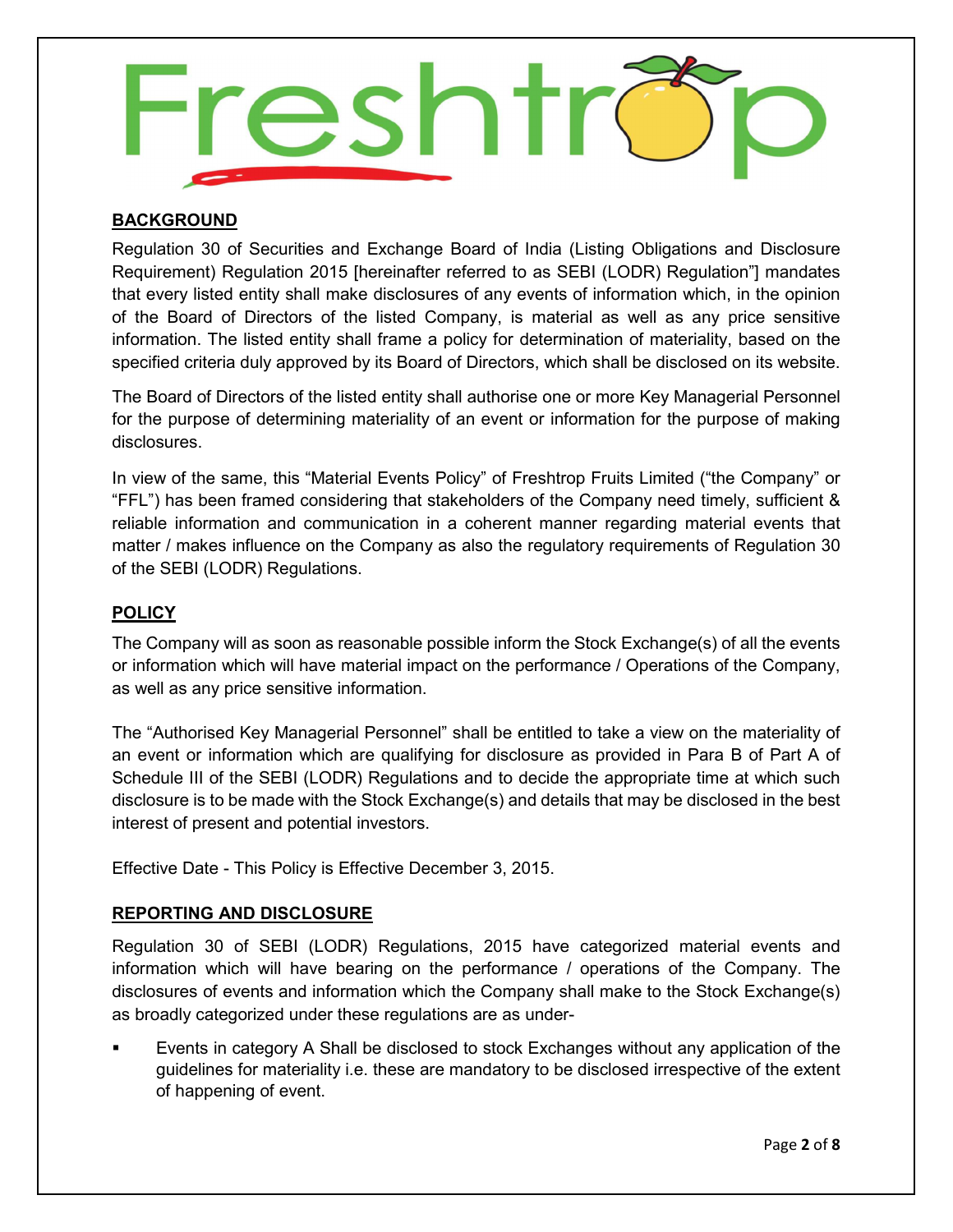

- Events that have been provided in Category B shall be disclosed to Stock Exchanges upon application of the guidelines for materiality to be determined by the Authorised Key Managerial Personnel on the basis of criteria as mentioned in Regulation 30(4).
- Any other material event or information as per category C, which have not been covered under category A & Category B, shall also be disclosed to the Stock Exchanges upon application of guidelines for materiality to be determined by the Authorised Key Managerial Personnel on the basis of criteria as mentioned in Regulation 30(4).

Details of above events or information are provided in Annexure(s) forming part of this policy.

## **DEFINITION**

"Act" shall mean the Companies Act, 2013 and the Rules framed thereunder, including any modifications, clarifications, circulars or re-enactment thereof.

"Board of Directors" or "Board" means the Board of Directors of Freshtrop Fruits Limited, as constituted from time to time.

"Company" means Freshtrop Fruits Limited

"Key Managerial Personnel" mean key managerial personnel as defined in subsection (51) of section 2 of the Companies Act, 2013;

"Listing agreement" shall mean an agreement that is to be entered into between a recognised stock exchange and the Company pursuant to Securities and Exchange Board (Listing Obligations and Disclosure Requirements), 2015.

"Material Event" or "Material Information" shall mean such event or information as set out in the Schedule or as may be determined in terms of Clause 3 of the Policy. In the Policy, the words, "material" and "materiality" shall be construed accordingly.

"Material Subsidiary" shall mean any subsidiary company of the Company which is or has been determined as a material subsidiary as per the provisions of the Regulations.

"Policy" means this Policy on criteria for determining Materiality of events or information and as may be amended from time to time.

"Regulations" mean Securities and Exchange Board of India (Listing Obligations and Disclosure Requirements) Regulations, 2015 including any modifications, clarifications, circulars or reenactment thereof.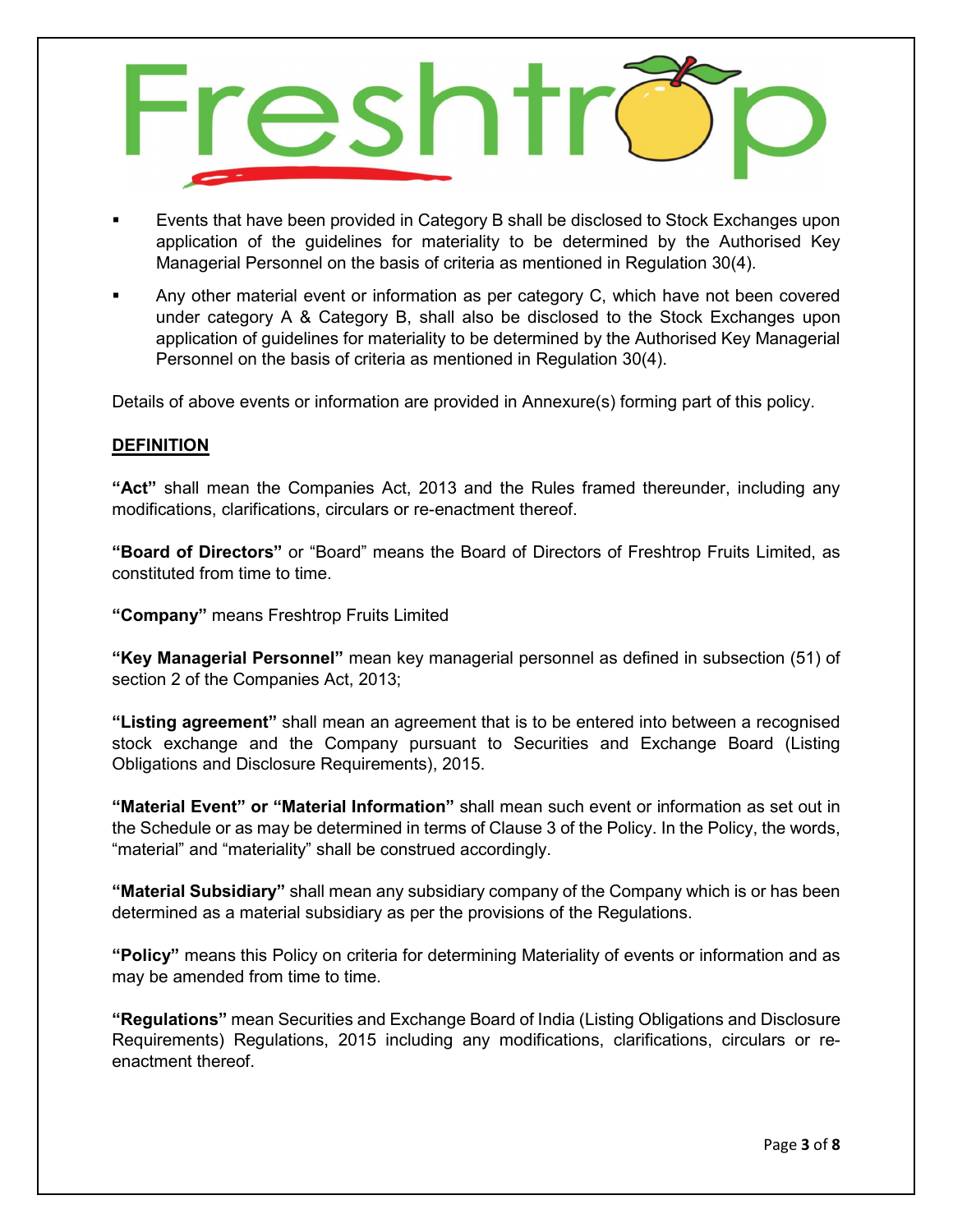

"Schedule" means a Schedule III of (Listing Obligations and Disclosure Requirements) Regulations, 2015.

Any other term not defined herein shall have the same meaning as defined in the Companies Act, 2013, the Listing Agreement, Regulations or any other applicable law or regulation to the extent applicable to the Company.

## GUIDELINES FOR DETERMINING MATERIALITY OF EVENTS OR INFORMATION

Events / information shall be considered as Material if it meets any of the following criteria:

the event or information is in any manner unpublished price sensitive information;

the omission of an event or information, which is likely to result in discontinuity or alteration of event or information already available publicly;

the omission of an event or information is likely to result in significant market reaction if the said omission came to light at a later date; and any other event/information which is treated as being material in the opinion of the Board of Directors of the Company.

## DISCLOSURES OF EVENTS OR INFORMATION

a. Events specified in Annexure A are deemed to be material events and the Company shall make disclosure to of such events or information as soon as reasonably possible and not later than twenty-four (24) hours from the occurrence of such event or information in the following manner:

inform the stock exchanges in which the securities of the Company are listed; ii. upload on the corporate website of the Company.

Provided that in case the disclosure is made after twenty-four (24) hours of occurrence of such event or information, the Company shall, along with such disclosure(s) provide an explanation for delay.

- b. The Company shall make disclosure of events as specified in Annexure B based on application of guidelines for determining Materiality as per clause 3 of the Policy.
- c. The Company shall make disclosures updating Material developments on a regular basis, till such time the event is resolved/closed, with relevant explanations.
- d. The Company shall disclose all events or information with respect to its Material Subsidiaries.
- e. The Company shall provide specific and adequate reply to all queries raised by stock exchange(s) with respect to any events or information and on its own initiative. Further it shall confirm or deny any event or information to stock exchange(s) reported in the media.
- f. In case where an event occurs, or information is available with the Company, which has not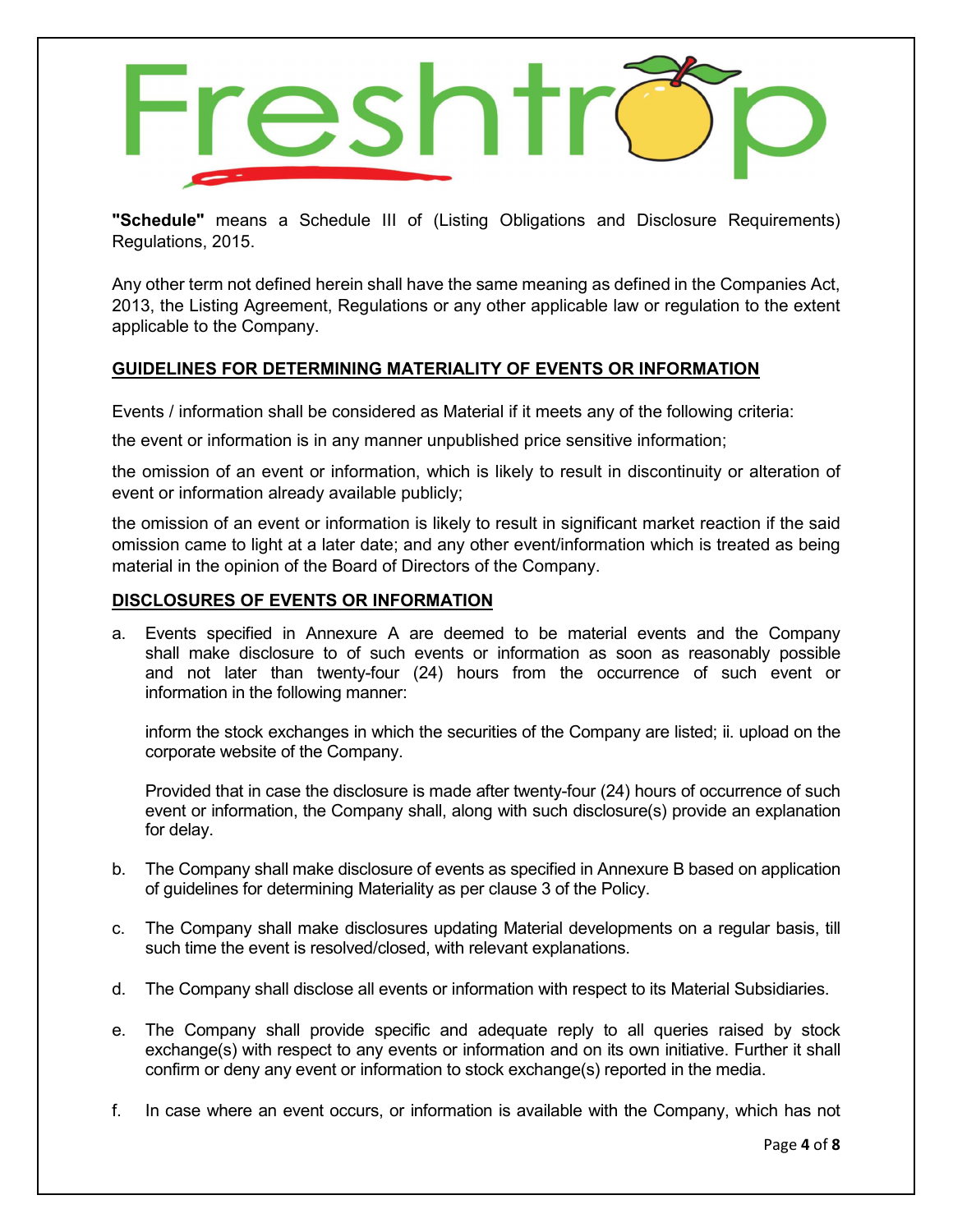esht

been indicated in Annexure A or Annexure B, but which may have material effect on it, the Company will make adequate disclosures in regard thereof.

All the above disclosures would be hosted on the website of the Company for a minimum period of five years and thereafter archived as per Company's policy for Preservation and Archival of Documents.

## AUTHORITY TO KEY MANAGERIAL PERSONNEL

Authorised person for the purpose of determining materiality of an event or information: -

Mr. Ashok Motiani Managing Director Address: Shapath IV, Opp Karnavati Club, S. G. Road, Ahmedabad – 380015, Gujarat, India Email: ashok@freshtrop.com Phone: 079-40307058

#### Authorised person for the purpose of making disclosures to stock exchange(s)

#### 1. Mr. Ashok Motiani

Managing Director Address: Shapath IV, Opp Karnavati Club, S. G. Road, Ahmedabad – 380015, Gujarat, India Email: ashok@freshtrop.com Phone: 079-40307058

#### 2. Mr. Jignesh Gandhi

Company Secretary & Compliance Officer Address: Shapath IV, Opp Karnavati Club, S. G. Road, Ahmedabad – 380015, Gujarat, India Email: jgandhi@freshtrop.com Phone: 079-40307057

The Board may subject to the applicable laws amend any provision(s) or substitute any of the provision(s) with the new provision(s) or replace the Policy entirely with a new Policy. However, no such amendment or modification shall be inconsistent with the applicable provisions of any law for the time being in force.

#### SCOPE AND LIMITATION

In the event of any conflict between the provisions of this Policy and the Listing Agreement; Companies Act, 2013; Regulations or any other statutory enactments, rules, the provisions of such Listing Agreement / Companies Act, 2013 or statutory enactments, rules shall prevail over this Policy and the part(s) so repugnant shall be deemed to severed from the Policy and the rest of the Policy shall remain in force.

#### DISSEMINATION OF POLICY

This Policy shall be hosted on the website of the Company and address of such web link thereto shall be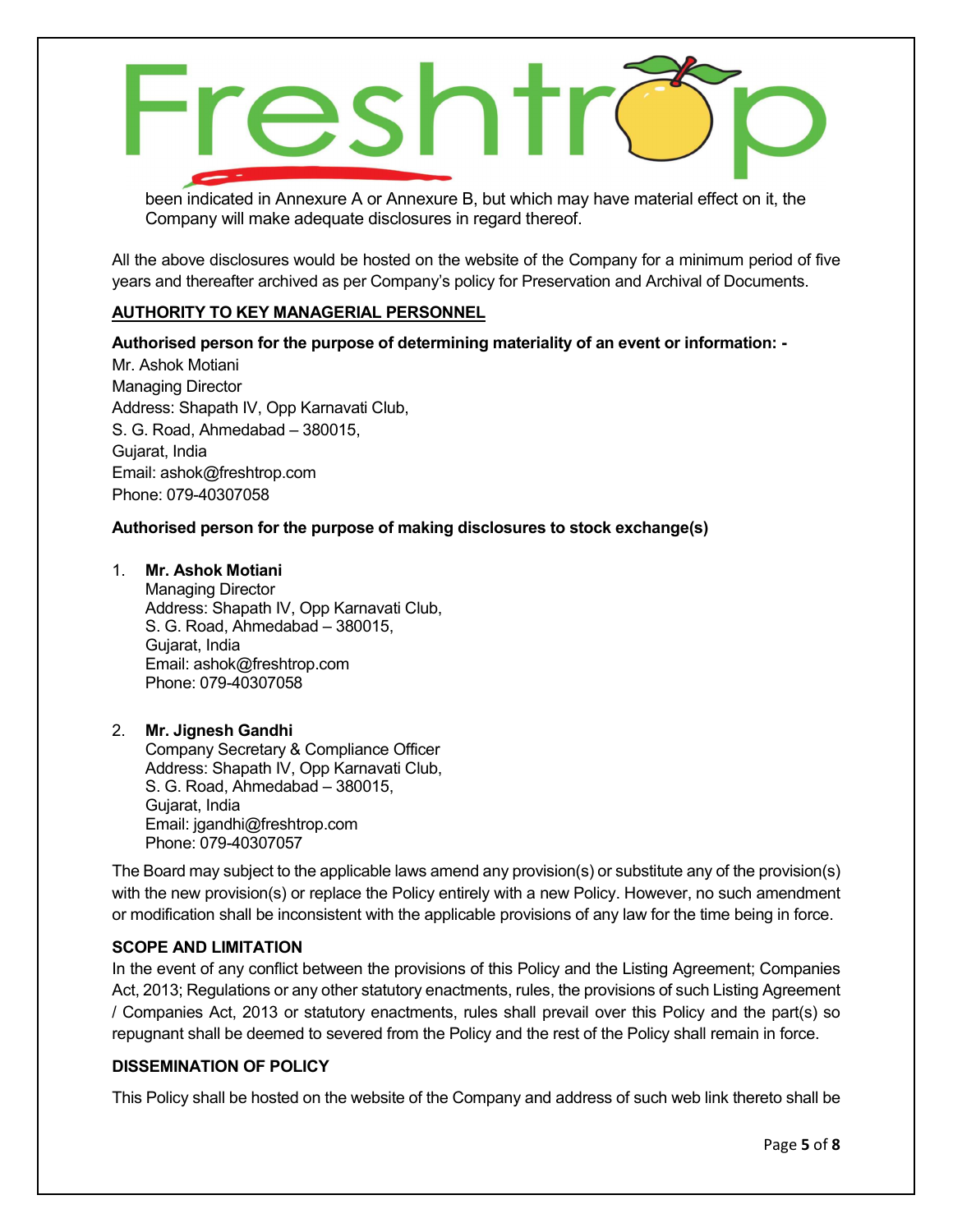

provided in the Annual Report of the Company. This Policy shall also be hosted on Company's intranet.

## SCHEDULE III

## PART A: DISCLOSURES OF EVENTS OR INFORMATION: SPECIFIED SECURITIES [See Regulation 30]

The following shall be events/information, upon occurrence of which listed entity shall make disclosure to stock exchange(s):

## A. Events which shall be disclosed without any application of the guidelines for materiality as specified in sub-regulation (4) of regulation (30):

1. Acquisition(s) (including agreement to acquire), Scheme of Arrangement (amalgamation/ merger/ demerger/restructuring), or sale or disposal of any unit(s), division(s) or subsidiary of the listed entity or any other restructuring.

Explanation. - For the purpose of this sub-para, the word 'acquisition' shall mean, -

- (i) acquiring control, whether directly or indirectly; or,
- (ii) acquiring or agreeing to acquire shares or voting rights in, a company, whether directly or indirectly, such that -
	- (a) the listed entity holds shares or voting rights aggregating to five per cent or more of the shares or voting rights in the said company, or;
	- (b) there has been a change in holding from the last disclosure made under subclause (a) of clause (ii) of the Explanation to this sub-para and such change exceeds two per cent of the total shareholding or voting rights in the said company.
- 2. Issuance or forfeiture of securities split or consolidation of shares, buyback of securities, any restriction on transferability of securities or alteration in terms or structure of existing securities including forfeiture, reissue of forfeited securities, alteration of calls, redemption of securities etc.
- 3. Revision in Rating(s).
- 4. Outcome of Meetings of the board of directors: The listed entity shall disclose to the Exchange(s), within 30 minutes of the closure of the meeting, held to consider the following:
	- a) dividends and/or cash bonuses recommended or declared or the decision to pass any dividend and the date on which dividend shall be paid/dispatched;
	- b) any cancellation of dividend with reasons thereof;
	- c) the decision on buyback of securities;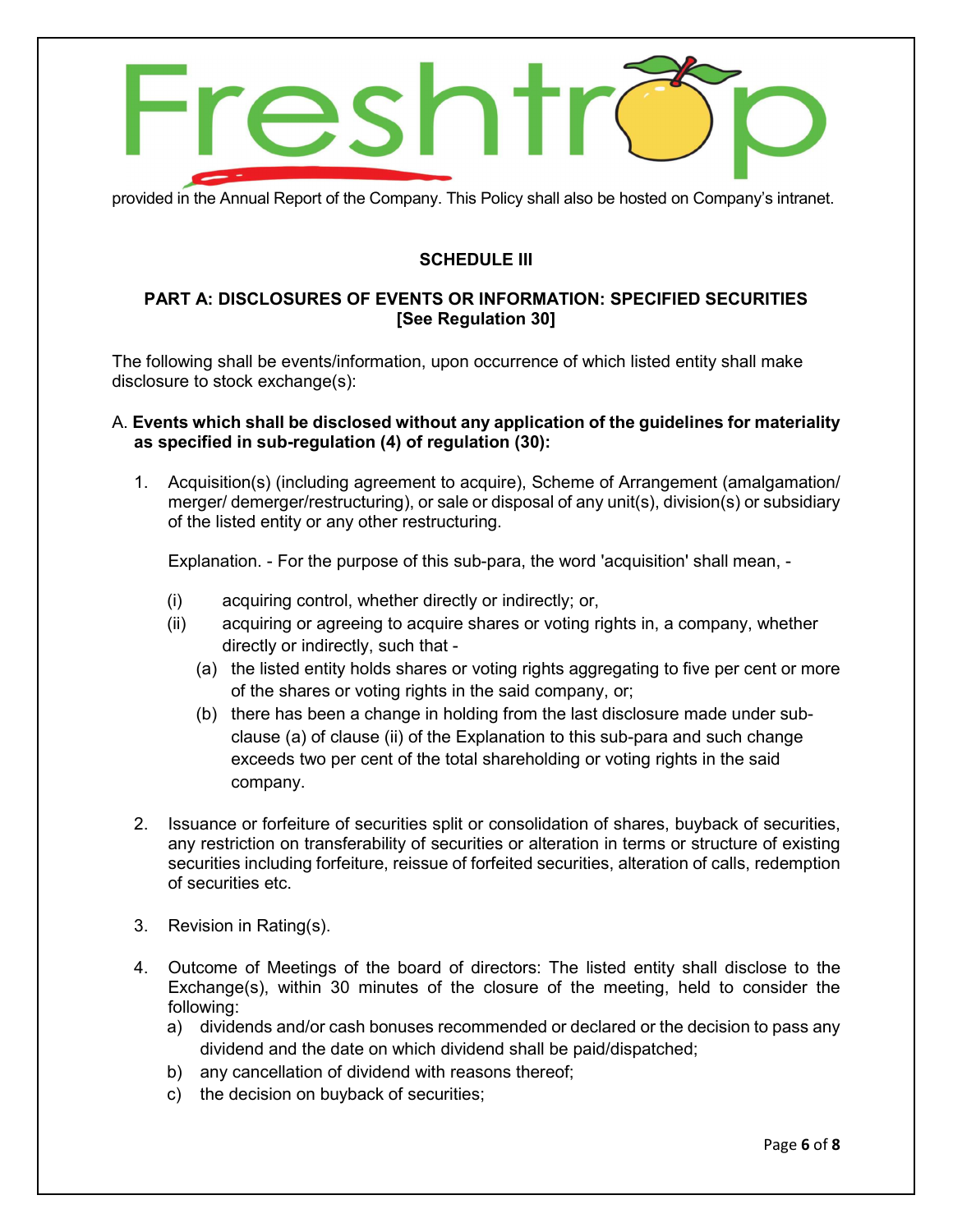

- d) the decision with respect to fund raising proposed to be undertaken
- e) increase in capital by issue of bonus shares through capitalization including the date on which such bonus shares shall be credited/dispatched;
- f) reissue of forfeited shares or securities, or the issue of shares or securities held in reserve for future issue or the creation in any form or manner of new shares or securities or any other rights, privileges or benefits to subscribe to;
- g) short particulars of any other alterations of capital, including calls;
- h) financial results;
- i) decision on voluntary delisting by the listed entity from stock exchange(s)
- 5. Agreements (viz. shareholder agreement(s), joint venture agreement(s), family settlement agreement(s) (to the extent that it impacts management and control of the listed entity), agreement(s) / treaty (ies)/contract(s) with media companies) which are binding and not in normal course of business, revision(s) or amendment(s) and termination(s) thereof.
- 6. Fraud/defaults by promoter or key managerial personnel or by listed entity or arrest of key managerial personnel or promoter.
- 7. Change in directors, key managerial personnel (Managing Director, Chief Executive Officer, Chief Financial Officer, Company Secretary etc.), Auditor and Compliance Officer.
- 8. Appointment or discontinuation of share transfer agent.
- 9. Corporate debt restructuring.
- 10. One-time settlement with a bank.
- 11. Reference to BIFR and winding-up petition filed by any party / creditors.
- 12. Issuance of Notices, call letters, resolutions and circulars sent to shareholders, debenture holders or creditors or any class of them or advertised in the media by the listed entity.
- 13. Proceedings of Annual and extraordinary general meetings of the listed entity.
- 14. Amendments to memorandum and articles of association of listed entity, in brief.
- 15. Schedule of Analyst or institutional investor meet and presentations on financial results made by the listed entity to analysts or institutional investors;